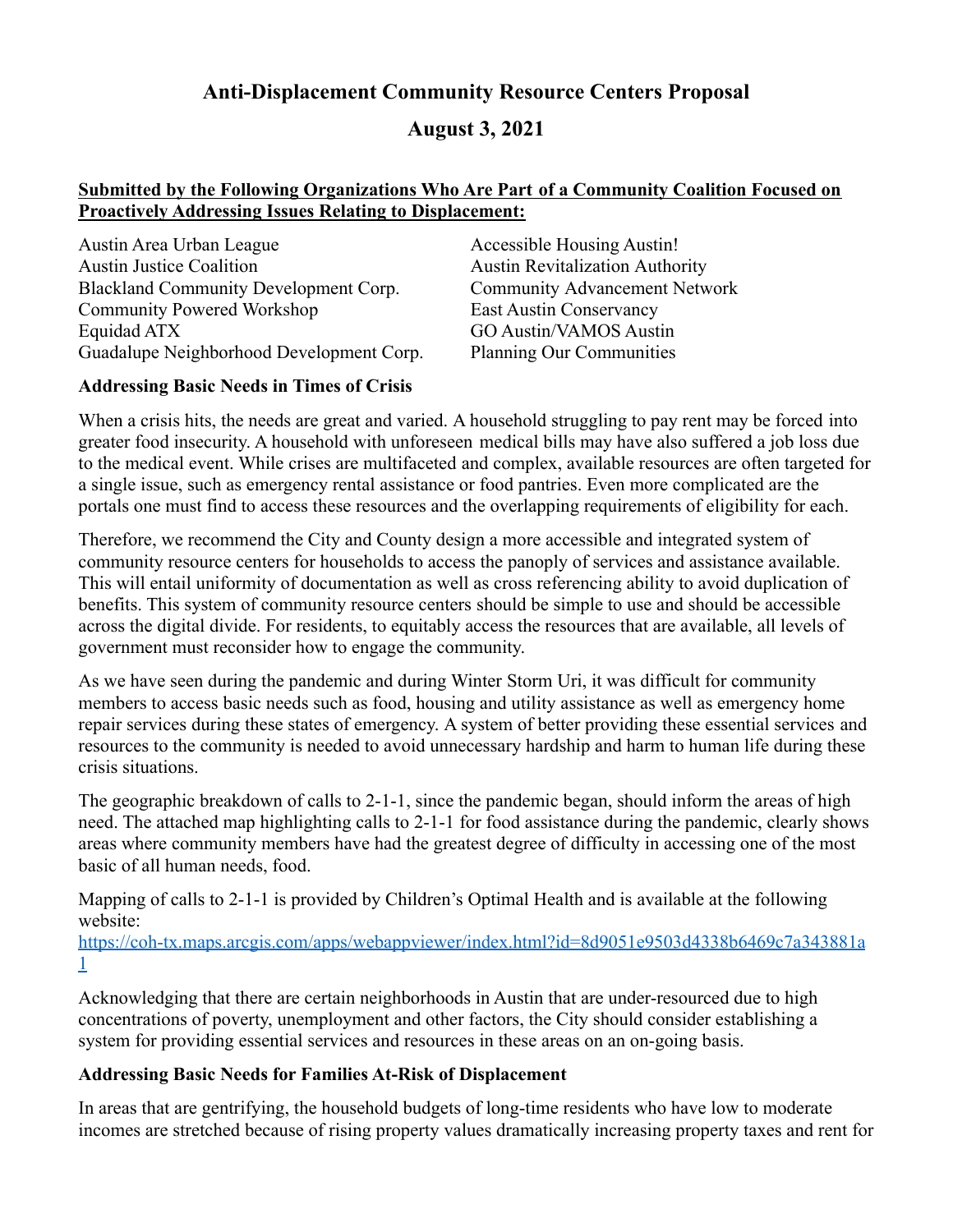people who are often on fixed incomes. For homeowners, property taxes increase rapidly. For renters, the amount of rent that households must pay increases because the property taxes for the apartment owners go up. Household budgets are stretched so thin that monthly expenditures may involve picking and choosing between which bills to pay. An unexpected expenditure such as a trip to the emergency room, unplanned home/car repair or an unusually high utility bill place residents in a bind they may find difficult to remedy if they have a limited or fixed income.

For low-income individuals in areas that are under-resourced and/or vulnerable to displacement, crises such as the COVID-19 Pandemic, the impacts of a storm, like Winter Storm Uri, a localized flood, etc. will create an untenable situation where their demand for basic needs will become severely elevated but their ability to compete for those resources will be hampered by the fact that, during a emergency, many other community members require the same type of assistance. Creating a more effective system of support for individuals living in areas that are under-resourced and/or vulnerable to displacement will help these residents meet their basic needs regardless of whether the crises they face are specific to them, their neighborhood or the entire City/County.

# **Priorities for Selecting Community Resource Center Locations**

The suggested community resource centers should be structured in a way that they serve the needs of households in neighborhoods vulnerable to gentrification. Along with data on areas hit hardest during the pandemic (when we look at concentrations of COVID cases and calls for basic needs assistance to 2-1-1), we recommend that the following issues be considered in selecting the specific locations of these community resource centers:

1) Areas identified as "Most/More Vulnerable to Displacement/Gentrification and that are considered Susceptible, Early Type 1 or Non-Gentrifying" based on the methodology used in the Uprooted Study.

2) Areas adjacent to prioritized census tracts experiencing the impacts of displacement from gentrification, defined 4 as neighborhoods experiencing:

- Direct displacement (residents can no longer afford to remain in their homes due to increased housing pressure and are forced out, e.g. evictions);
- Indirect or exclusionary displacement (the neighborhood changes as low-income residents can no longer afford to remain in the neighborhood or are excluded as a result of discriminatory policies); and
- Cultural displacement (the character of the neighborhood is transformed to focus on new residents, leaving remaining residents with a sense of dislocation).

3) Beyond the investment requested in this proposal, the City of Austin should also consider setting-aside funding to mitigate displacement in areas where intense development is about to occur, specifically areas near the new soccer stadium, surrounding the proposed Colony Park development, Project Connect station areas, identified equitable TOD planning areas, and the new Tesla manufacturing facility.

### **Anti-Displacement Services and Resources to Incorporate into Operation of Community Resource Centers ("Right to Remain/Right to Return" Resources & Strategies)**

This proposal for Community Resource Centers builds on the following recommendations in the Anti-Displacement Task Force (ADTF) report:

*(ADTF Recommendation #4 unless otherwise noted):* The City should partner with a non-profit organization to develop a one-stop-shop (e.g., Office of Housing Stability) to provide the assistance they may need to exercise their "Right to Remain:"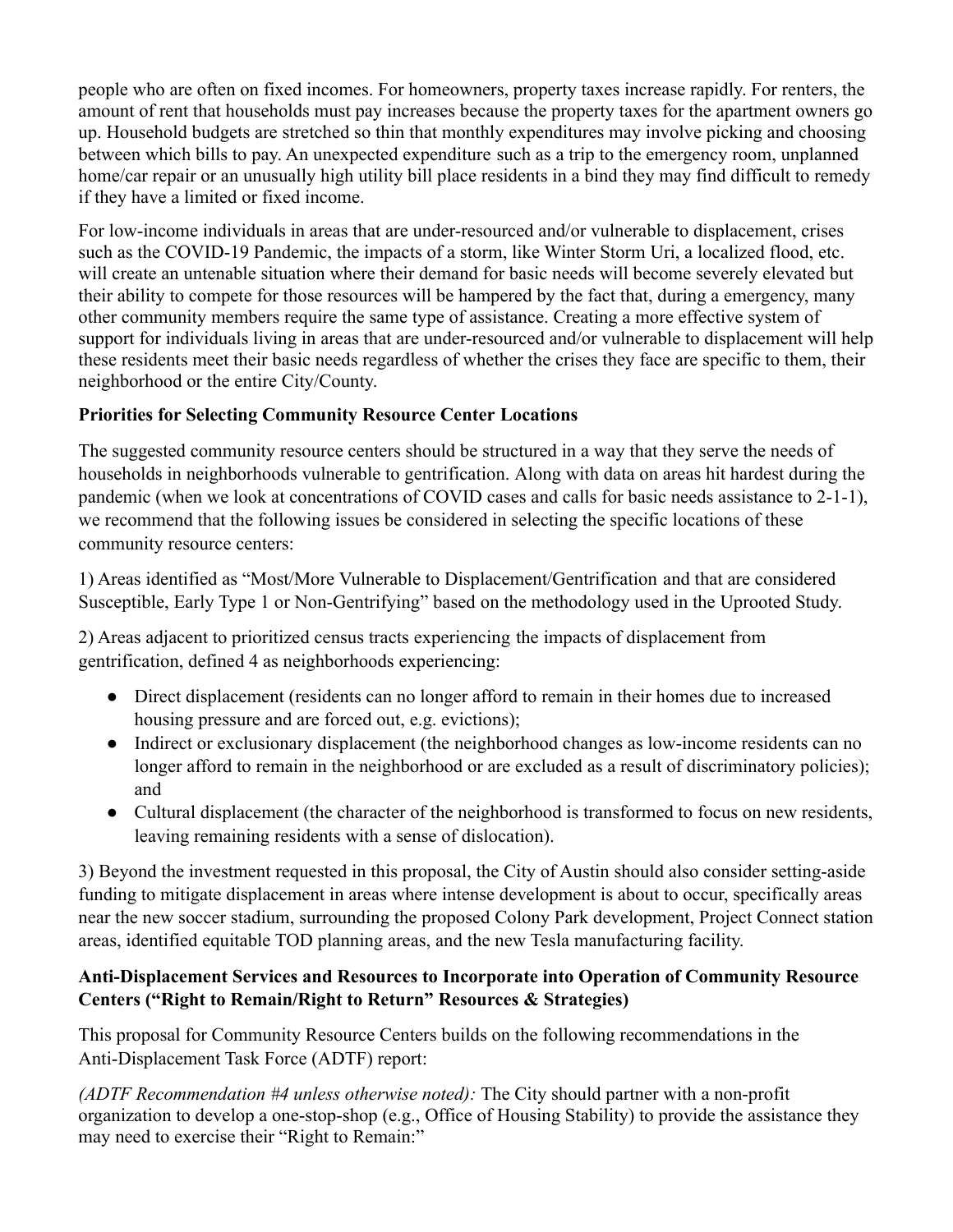(i) integrate all assistance programs, simplify processes and develop a targeted outreach program to ensure that seniors, low-income residents , long-time residents and disabled residents in neighborhoods experiencing displacement:

● Are taking full advantage of all (i) home repair programs, (ii) exemptions/rebates relating to taxes & utilities and (iii) options relating to property tax deferrals;

• Receive assistance regarding (i) property sales/transfers to protect equity/assets of homeowners, (ii) probate/estate planning, and (iii) access to property deed in order to qualify for FEMA and home rehabilitation programs that are deed-dependent.

● Are informed of rights and the resources available to renters/tenants, including help and resources for (i) navigation the evictions process, (ii) accessing emergency rental assistance; (iii) accessing relocation assistance, etc. *(ADTF Recommendations #74, #75, #76, )*

● Obtain guidance and assistance in identifying and accessing affordable housing rental or purchase opportunities that are city-funded, city-endorsed or city-incentivized *(ADTF Recommendation #69)*

● Receive support from Housing and Planning Department's financial empowerment program;

• Can connect with centralized waitlists for City-financed, incentivized, and endorsed housing. *(ADTF Recommendation #3) This opportunity should also be available to previously displaced residents, honoring their "right to return."*

(ii) connect homeowners and renters with displacement assistance and resources.

(iii) conduct outreach and education to the public on housing and development issues.

(iv) connect with non-profits and academic institutions involved in displacement work.

Administration & Oversight: While there are a variety of City departments where the CRCs could "live" for budgetary, oversight and accountability purposes, we urge the resource centers to be under the purview of the Equity Office. If the Equity Office is not the responsible department, we urge they be given a formal role with regard to decision making, oversight and evaluation. Adequate resources should be provided to the Equity Office so that they can effectively serve in this role.

Small Business Support: We also support continuation of the City's Legacy Business Relief Grant program (or an on-going version of it) and feel that the CRCs would be a great avenue by which to identify qualifying businesses and to link them up with the City's program.

# **Relationship of this Proposal to Resilience Hubs**

This City is in the midst of conducting an assessment of the establishing Resilience Hubs which are described as:

*"neighborhood centers that are designed to coordinate culturally sensitive, multilingual services to better meet the needs of diverse groups of community members and to provide a safe place for temporary shelter and relief during days of extreme heat or disaster events such as floods, and during non- emergency times they can provide space and programming for community-building*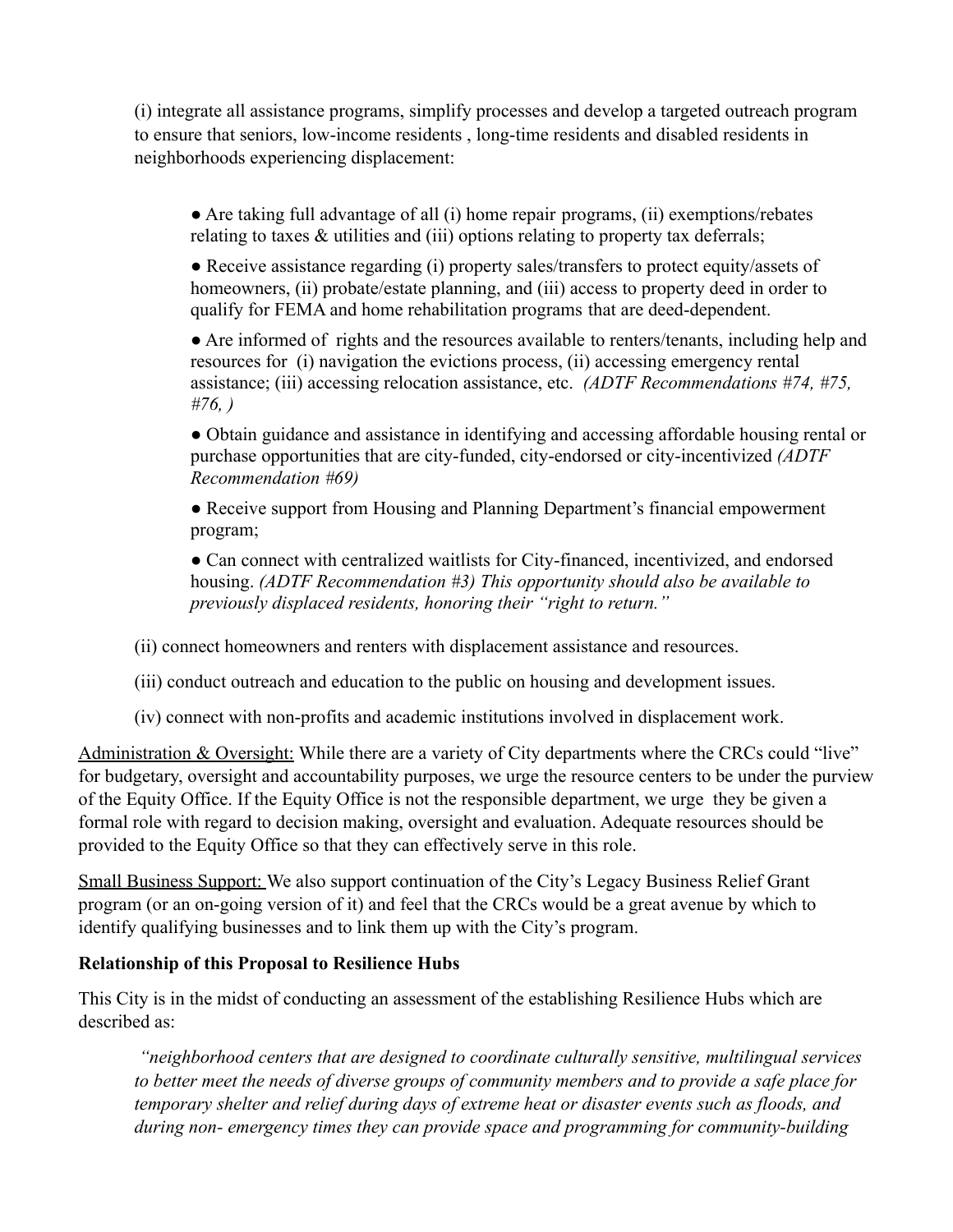*efforts that increase resilience when emergencies occur; serve as a community resource during times of emergency."*

We suggest that the "resilience hubs" that operate during non-emergency situations be equipped with the capacity to provide the support and resources described in this proposal and be prioritized for areas vulnerable to displacement.

There may be areas vulnerable to gentrification that are not selected for a Resilience Hub. In these areas, we should look to existing facilities (neighborhood centers, recreation centers, libraries, school-based family resource centers, etc.) to serve the role outlined in this CRC proposal.

# **Additional Considerations**

Community engagement is critical to the effective management and operations of CRCs. To echo some of the sentiments in the Equity Reinvestment Work Group (of the Reimagining Public Safety Task Force), we feel strongly that each CRC should have a Neighborhood Advisory Council that will help: with the establishment of the CRC in each neighborhood; assist in selecting partners to assist with program administration and service delivery; and in selecting priorities that their particular CRC would work to address.

As we have already outlined, there is a potential anti-displacement connection to the Resilience Hubs conversation (in the previous section) as well to the Reimagining Public Safety process (in the previous paragraph). Improving crisis/emergency response is another overlay to which we alluded in the opening section of this proposal. Funding to improve and enhance resilience, the delivery of public safety services and emergency response should meaningfully align with efforts to help neighborhoods at-risk of displacement since data demonstrates that such neighborhoods often are highlighted as priority areas when viewed through those other lenses.

In this age of rapidly increasing housing costs coupled with natural disasters and electric grid instability, it is critical that Council allocate funds towards this CRC proposal to help provide assistance to renters and homeowners struggling to remain in their homes. Displacement would be greatly diminished through an effort to improve direct support to residents and/or ensure meaningful community voices in the development, planning, and operation of the CRCs.

Finally, we would also like to note that this proposal is a work in progress, and the Central Texas Collective for Racial Equity has been including the concept of establishing Community Resource Centers as part of its fundraising efforts as a strategy aimed at addressing housing and other needs in areas at risk of displacement.